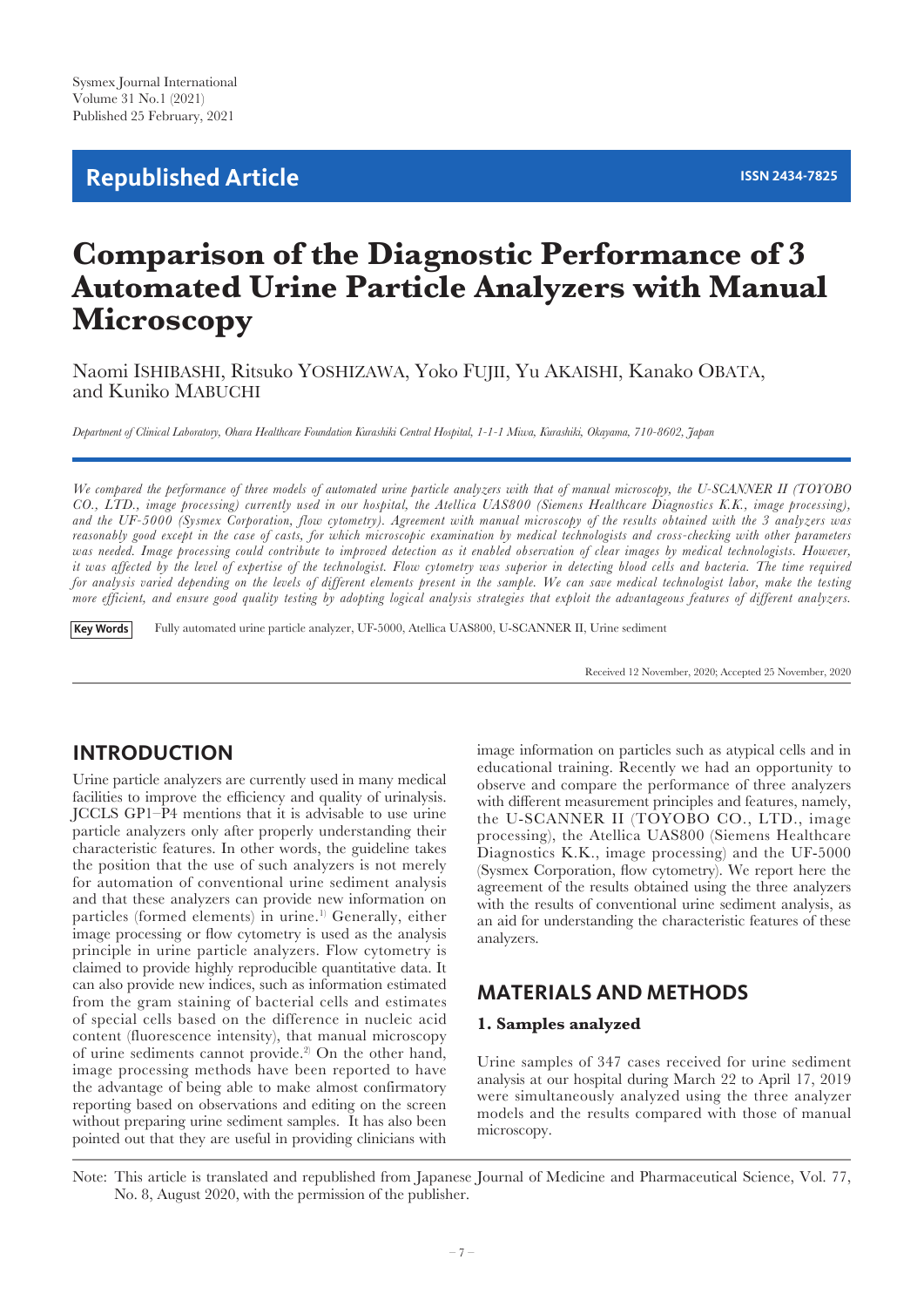### **2. Analyzers**

1) U-SCANNER II (hereinafter US II): the analyzer system currently in use

This system analyses by image processing. The urine sample is mixed with a special staining solution and spread on a special plate. 50 or 100 photographs of the sample are taken with a camera having an autofocus function. The images are then analyzed by a computer and classified according to cell type. Almost microscopic-like images are obtained as the images are overlapped with the captured photographs. The images are edited if necessary.<sup>3)</sup>

2) Atellica UAS800 (hereinafter UAS): a system investigated in this study

The system analyses by image processing. The urine sample is dispensed into a dedicated cuvette and centrifuged for 10 seconds at 2,000 rpm. An unstained image of the sample is captured using the dual focus function camera. This image is then identified by comparing with numerous images stored in the system and classified automatically. The images are edited if needed.4)

3) UF-5000 (hereinafter UF): a system investigated in this study

The flow cytometry (FCM) method is the principle of measurement of this system. Urine is aspirated and analyzed while passing through two channels. The nucleic acids are specifically stained in the CR channel, where the elements having a nucleic acid are classified. Cell membranes and the cast matrix are stained in the SF channel which classifies the elements without nucleic acid. The stained cells are irradiated with a blue semiconductor laser beam to obtain various types of signal information. This signal information reflects cell size, stainability, nucleic acid content, birefringence, and size and complexity of internal structures. These types of information are combined to classify the elements. The data of elements thus classified can be viewed on scattergrams.<sup>5)</sup>

#### **3. Manual urine sediment analysis**

The urine sediment analysis was carried out according the procedure normally followed by our hospital. It is based on "Examination of Urinary Sediment 2010 (JCCLS GP1-P4)".1) Microscopic examination was done after staining with the New UriStain (Sysmex Corporation) .

#### **4. Details of analysis**

- 1) Comparison of agreement in analysis results of red blood cells, white blood cells, squamous epithelial cells, bacteria, and hyaline casts
	- (1)Urine samples of 347 cases received for urine sediment analysis were analyzed using the three different analyzers and the results compared with those of manual microscopy.
	- (2) Similarly, the results of the 347 specimens obtained with UAS and UF II were compared.

As for the units, the counts of red blood cells, white blood cells and squamous epithelial cells were converted into count/HPF from count/µL using the conversion factors recommended by the manufacturer of each analyzer. In the case of bacteria and casts, they were converted into qualitative measures as shown in *Table 1*. The results obtained by automatic classification were used in the case of image processing type analyzers.

2) Agreement in red blood cell morphology

The results of 34 samples for which red blood cell morphological analysis was requested along with the urine sediment analysis were compared with the results of manual microscopy. Unstained samples were used for manual microscopy. The UAS analysis was performed by medical technologists making assessments based on images displayed on the system. In the case of the UF, the red blood cell morphology information (RBC-Info.) output by the analyzer was used. As the manual microscopic assessment of red blood cell morphology observations were made without staining, the US II results which were based on stained samples were excluded from the comparison.

| Casts                 |                |                   |  |  |
|-----------------------|----------------|-------------------|--|--|
|                       | $UAS \cdot UF$ | Manual microscopy |  |  |
|                       |                | 1 – 4/WF          |  |  |
| $1 - 9$ /LPF<br>$1 +$ |                | $5 - 9/WF$        |  |  |
| $2+$                  | 10 – 29/LPF    | 10 – 19/WF        |  |  |
| 30-99/LPF<br>$3+$     |                | 20 – 39/WF        |  |  |
|                       |                | 40 - 59/WF        |  |  |
| $4+$                  | 100 - 999/LPF  | $1 - 9$ /LPF      |  |  |
| 5+                    | $>1,000$ /LPF  | >10/LPF           |  |  |

*Table 1 Conversion table for qualitative values*

| Bacteria |                                           |            |        |  |
|----------|-------------------------------------------|------------|--------|--|
|          | UF                                        | <b>UAS</b> | US II  |  |
|          | $0.0 - 149.9/\mu L$                       |            | ****** |  |
| $1+$     | $150.0 - 999.9/\mu L$                     | +          | $(1+)$ |  |
| $2+$     | $1,000.0 - 9,999.9/\mu L$                 | $+ +$      | $(2+)$ |  |
| $3+$     | $10,000.0 - 9,999,999/\mu L$<br>$+ + + +$ | $+ + +$    | $(3+)$ |  |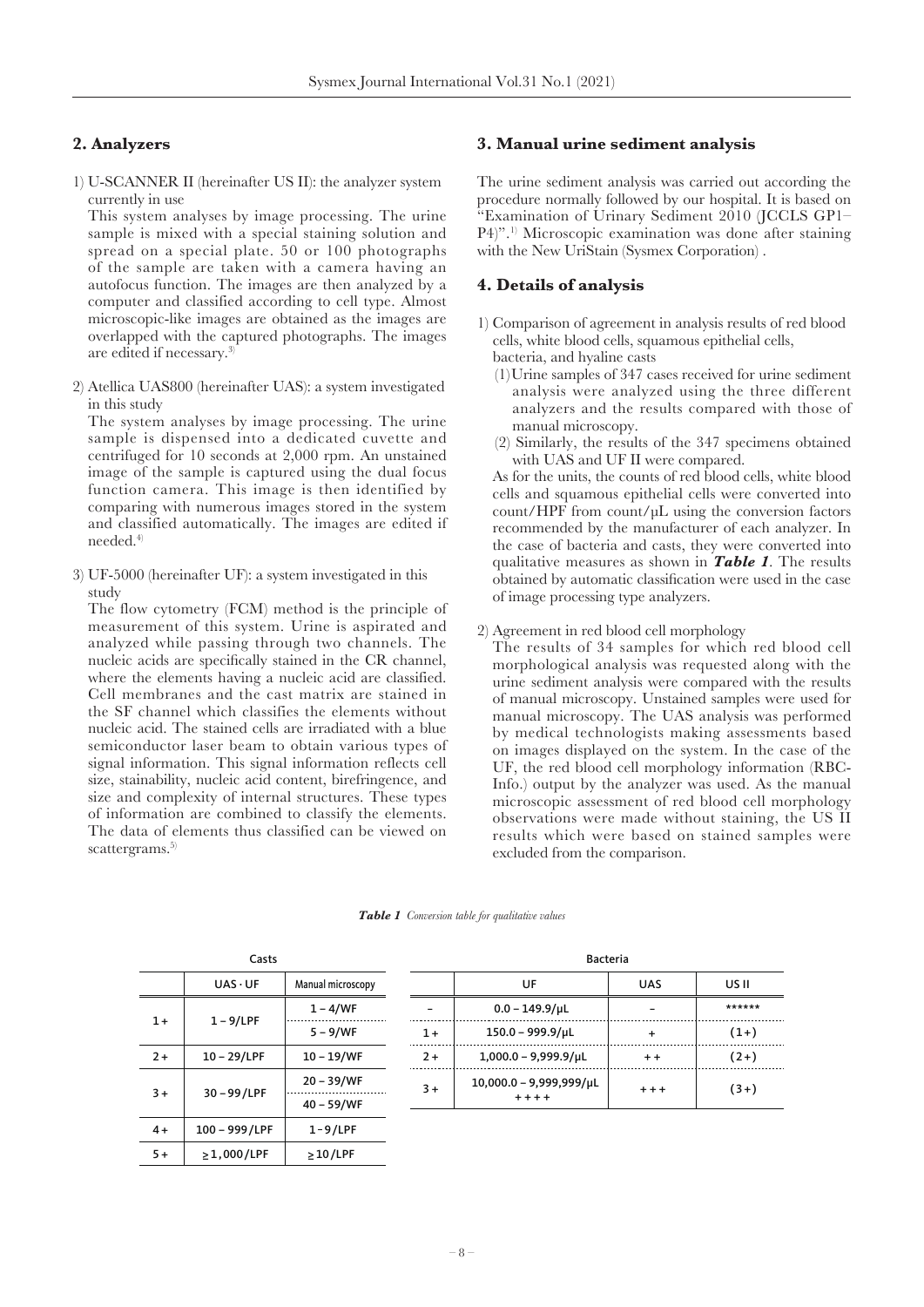3) Detection of atypical cells

Samples where atypical cells were found by manual microscopy were evaluated using the three analyzers. With the US II and the UAS the technologists made assessments based on the images displayed on the systems. With the UF the cutoff value for the output "Atyp.C" was set at 0.2/µL and samples that gave values higher than this cutoff were taken as positive for atypical cells.

4) Analysis time

10 samples were analyzed one after another and the time from the first sampling up to the output of the results of the 10th sample was taken as the analysis time and used for comparison. Measurements were done both with groups of randomly selected samples and samples selected after excluding turbid urine.

## **RESULTS**

## **1. Comparison of agreement in analysis results of red blood cells, white blood cells, squamous epithelial cells, bacteria, and hyaline casts**

1) Comparison with manual microscopy

(1) Red blood cells

The analysis results for red blood cells are shown in **Table 2**. The  $\pm 1$  rank agreement of the results obtained with the three systems with manual microscopy results was 84.1 to 98.0 %, which was broadly satisfactory. When the cutoff value was 5/HPF, the specificity was 78.1 % for US II, 91.8 % for UAS and 93.3 % for UF. Thus, the UAS and the UF, the systems being investigated here, had higher specificity than the US II system currently being used, with fewer cases of misidentification of yeast, bacteria and calcium oxalate crystals as red blood cells. In the circled group, which gave significantly divergent results with the US II, the analyzer misidentified yeast cells, bacteria and calcium oxalate crystals as red blood cells.

(2)White blood cells

The results of analysis of white blood cells are shown in *Table 3*. The ±1 rank agreement with manual microscopy was broadly satisfactory for the results obtained with the three systems, being in the range 86.7 to 96.3 %. The data marked with \* in the Table are of gut epithelial cells or virus infected cells misidentified as white blood cells, which were seen with all the analyzer models. With the US II, in the groups surrounded by triangles, which showed very different results, the analyzer misidentified red blood cells as white blood cells. In the circled group, red blood cells and tubular epithelial cells were misidentified as white blood cells.

#### (3) Squamous epithelial cells

The results of analysis of squamous epithelial cells are given in *Table 4*. The ±1 rank agreement was good with all three analyzer models, being 95.9 to 99.4 %.

#### (4) Bacteria

The results of analysis of bacteria are given in *Table 5*. The ±1 rank agreement was good with all three analyzer models, being 93.9 to 97.7 %. Amorphous salts and artifacts were misidentified as bacteria in the circled groups in the Table. Such misidentifications were more frequent with the image processing analyzers, the US II and the UAS.

#### (5) Hyaline casts

The results of analysis for hyaline casts are shown in *Table 6*. It was impossible to do ranking within +1 and +3 agreement with the US II so it was excluded from the correlation analysis. There was ±1 rank agreement of 83.8 % for the UAS and 87.9 % for the UF with manual microscopy. However, as these showed very low sensitivity of 21.2  $\%$  and 46.3  $\%$ respectively, the microscopic examination of hyaline casts by a technologist seemed to be required.

2) Comparison between the two investigated systems

*Tables 7 to 11* compare the analysis results obtained using the UAS and the UF. There was good correlation between them regarding the red blood cells, white blood cells and squamous epithelial cells. However, as in the comparison with manual microscopy, the UAS in some cases misidentified amorphous salts and artifacts as bacteria (*Table 10*). In the analysis of hyaline casts (*Table 11*), 3 cases out of 5 that showed divergent results with the UF  $(1+)$  and the UAS  $(4+)$ , while manual microscopy detected a large number of hyaline casts  $(4+)$ . In 3 divergent cases of the UF  $(2+)$  and the UAS  $(-)$  manual microscopy gave  $(4+)$  in 1 case and  $(3+)$  in 2 cases.

### **2. Red blood cell morphology**

The results of red blood cell morphology analysis are shown in *Table 12*. At our hospital, we provide a comment with the analysis results only when the red blood cell count is in the range 10–49/HPF and if typical dysmorphic red blood cells are 1–4/HPF, even if the dysmorphic blood cell count is not within 5–9/HPF. Excluding these results, the agreement was 93.5 % for the UAS and 96.8 % for the UF.

#### **3. Detection of atypical cells**

The results of detecting atypical cells are shown in **Table 13.** Of the 9 cases found by manual microscopy to have atypical cells, 5 could be speculated by the US II and 4 by the UAS from their images. However, the precondition for this was that they had to be present in the images. On the other hand, with the UF, when the cutoff value of Atyp.C was 0.2/µL, 8 cases showed results above the cutoff. Confirmation through microscopy was needed for final assessment of atypical cells with all three analyzers.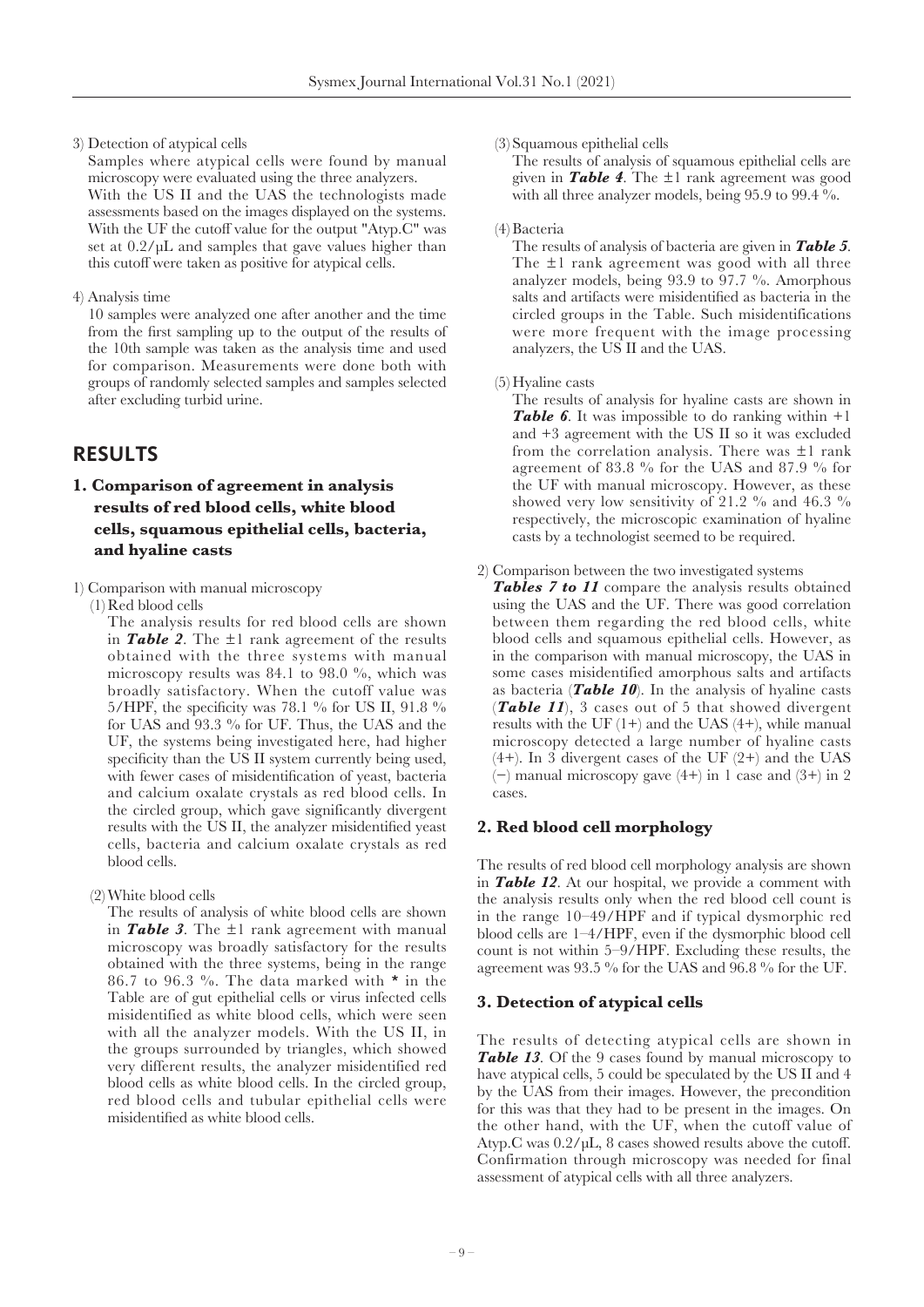

*Table 2 Correlation of red blood cell analysis results between manual microscopy and the analyzers*

|                                   | US II | <b>UAS</b> | UF   |
|-----------------------------------|-------|------------|------|
| Complete agreement (%)            | 59.1  | 50.7       | 53.0 |
| Agreement within $\pm 1$ rank (%) | 84.1  | 92.5       | 98.0 |
| Sensitivity (%)                   | 85.9  | 85.9       | 85.9 |
| Specificity (%)                   | 78.1  | 91.8       | 93.3 |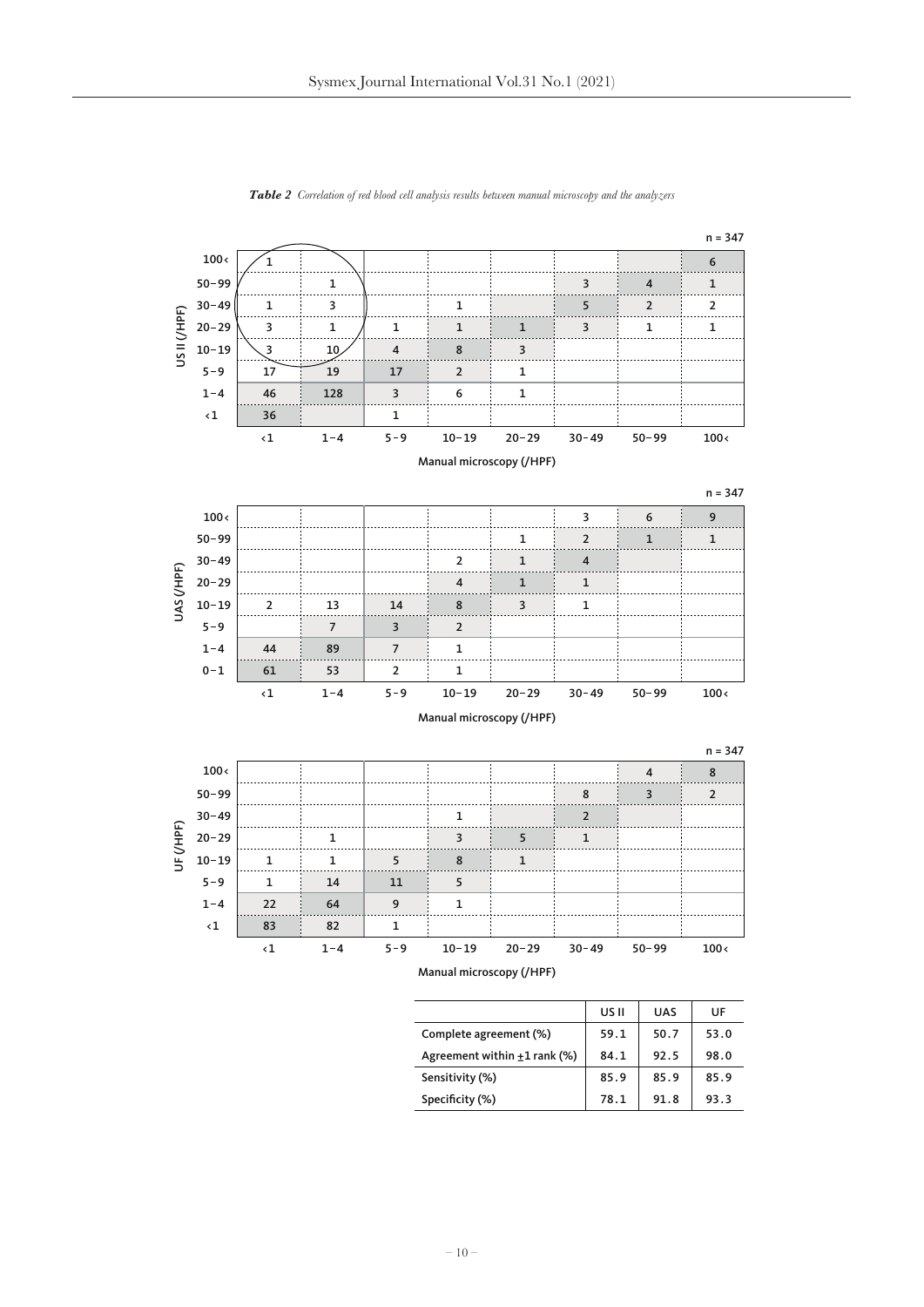

*Table 3 Correlation of white blood cell analysis results of manual microscopy and analyzers*

|                                   | US II | <b>UAS</b> | UF   |
|-----------------------------------|-------|------------|------|
| Complete agreement (%)            | 58.9  | 50.1       | 61.4 |
| Agreement within $\pm 1$ rank (%) | 86.7  | 91.9       | 96.3 |
| Sensitivity (%)                   | 83.7  | 97.3       | 90.5 |
| Specificity (%)                   | 85.7  | 80.2       | 96.0 |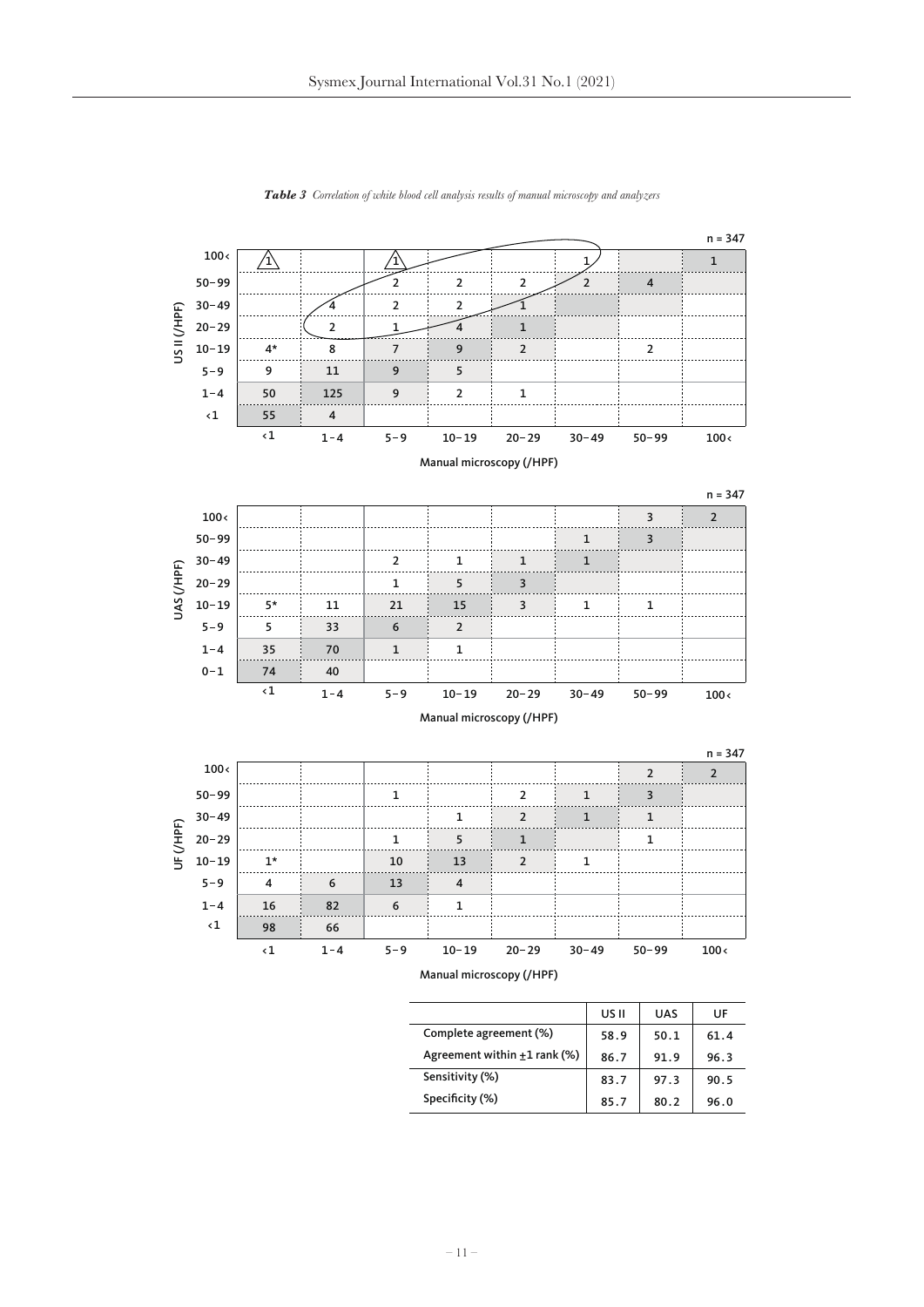



|                                   | US II | <b>UAS</b> | UF   |
|-----------------------------------|-------|------------|------|
| Complete agreement (%)            | 81.3  | 71.8       | 74.1 |
| Agreement within $\pm 1$ rank (%) | 95.9  | 99.4       | 96.5 |
| Sensitivity (%)                   | 60.4  | 83.0       | 86.0 |
| Specificity (%)                   | 98.0  | 74.7       | 80.8 |
|                                   |       |            |      |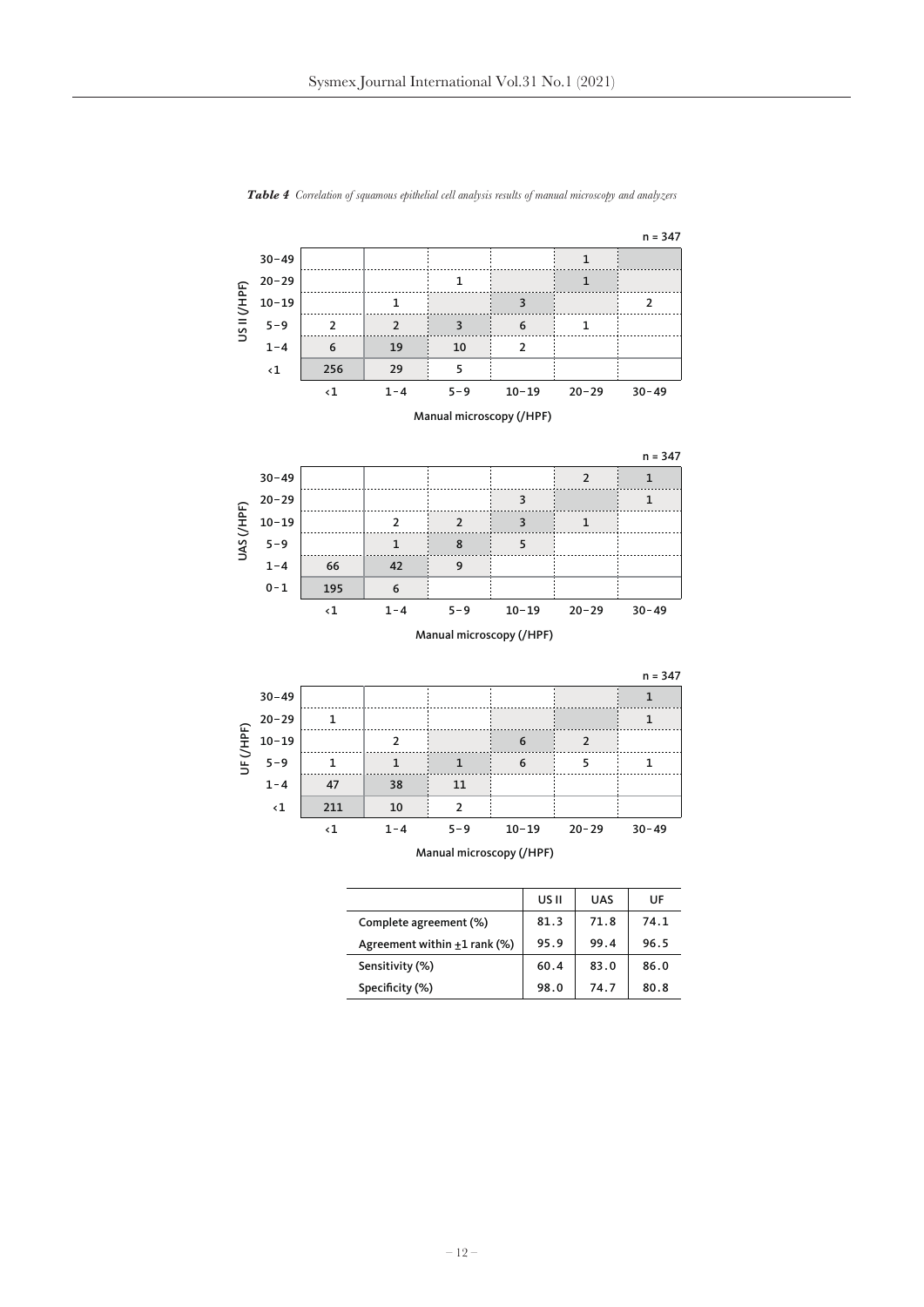

*Table 5 Correlation of bacteria analysis results of manual microscopy and analyzers*







|                                   | UAS  | UF   |
|-----------------------------------|------|------|
| Complete agreement (%)            | 72.9 | 68.3 |
| Agreement within $\pm 1$ rank (%) | 83.8 | 87.9 |
| Sensitivity (%)                   | 21.2 | 46.3 |
| Specificity (%)                   | 92.9 | 86.1 |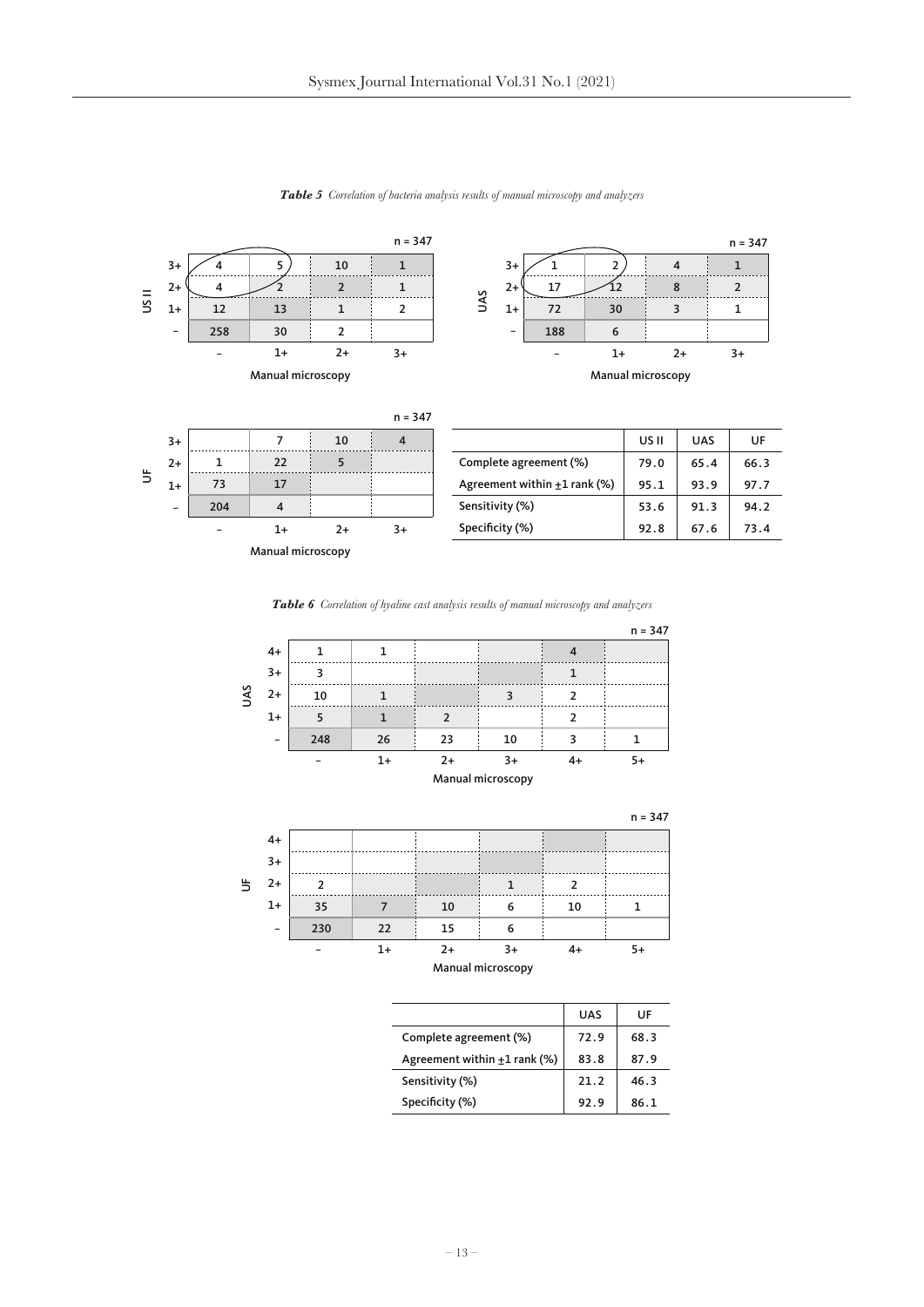

*Table 7 Comparison of red blood cell analysis results obtained by the two investigated analyzer models*

Agreement within  $±1$  rank (%) 94.8 Complete agreement (%) 59.1

*Table 8 Comparison of white blood cell analysis results obtained by the two investigated analyzer models*



Agreement within  $\pm 1$  rank (%) 93.1 Complete agreement (%) 55.6



*Table 9 Comparison of squamous epithelial cell analysis results obtained by the two investigated analyzer models*

Agreement within ±1 rank (%) 98.3 Complete agreement (%) 69.5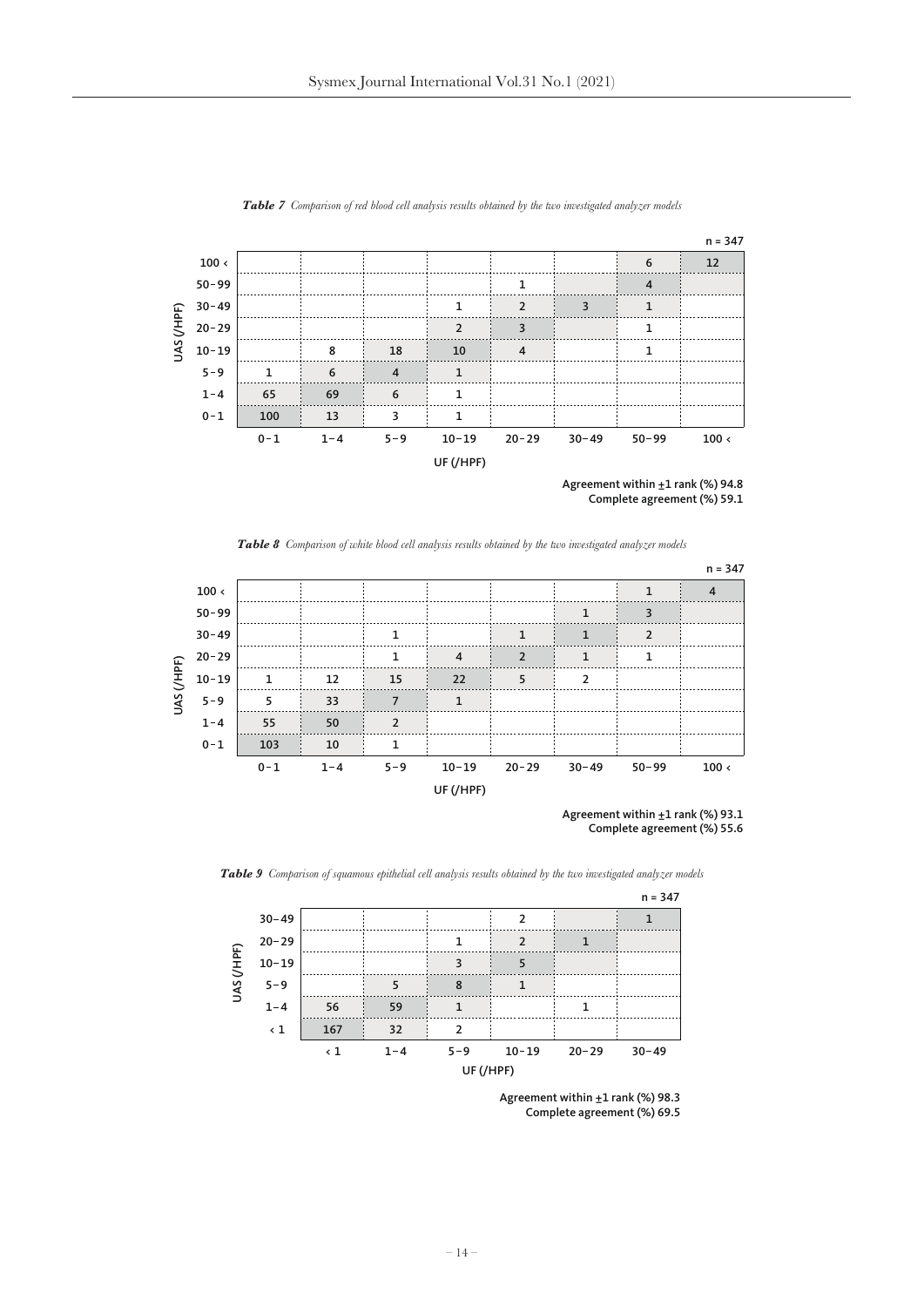#### **4. Analysis time**

The time needed for the analysis is compared in *Table 14*. In a group of randomly selected specimens, the analysis time for 10 samples was 14 minutes and 45 seconds with the USII, 5 minutes and 15 seconds with the UAS, and 22 minutes and 40 seconds with the UF. The corresponding analysis times were respectively 15 minutes and 30 seconds, 5 minutes and 40 seconds, and 11 minutes and 20 seconds for groups of samples without turbid urine. Thus, the analysis was fastest with the UAS. A significant difference in analysis time was seen with the UF in the randomly selected sample group. This is believed to be because 9 out of the 10 cases were bacteriuria positive samples which required longer automated washing.

## **DISCUSSION**

All three analyzers showed broadly satisfactory agreement with the results of manual microscopy. Especially in the analysis of the red blood cells, both the image processing and FCM methods showed quite a few instances of misidentification of yeast-like fungi and calcium oxalate crystals as red blood cells, $6$  but the UAS and the UF, the systems studied here, showed many fewer such instances, thus demonstrating improved performance. The sensitivity for detection of bacteria was low for the US II and UAS analyzers, which use image analysis for the measurement and misidentified amorphous salts and artifacts as bacteria. The UF showed a sensitivity of 94.2 %. It appeared that the use of a reagent that specifically stained nucleic acids and the blue semiconductor laser has improved the detection accuracy of microelements. In the analysis of casts, the performance of all three analyzers was hardly satisfactory. As for the identification of pathological casts type, the US II can be automated classification, while the UF and the UAS cannot. With the UAS, medical technologists can make this assessment by viewing the images. However, the UF has a higher sensitivity for cast detection compared to the two other models. Therefore, pathological casts can be identified by setting suitable review rules and carrying out manual microscopy when needed. It is necessary to cross-check with other parameters and carry out manual microscopy as needed to identify casts with any of these analyzers. The UAS cannot provide much information on atypical cells as unstained images are examined. Therefore, detection of atypical cells largely depends on expertise of the analyst. The UF Atyp.C reflects cell size, nucleic acid content, and size information including complexity of internal structure. It is possible to improve the atypical cell detection rate by comprehensively considering information that is different from what is captured visually and combining it with microscopy. In fact, at cutoff value of 0.2/µL, the detection rate of samples positive for atypical cells was higher with the UF than with the other analyzers. Therefore Atyp.C data from the UF appears to be useful as reference information for use with microscopy. For red blood cell

UAS 1 6 1 12 6 10 11 44 42 17 3 152 41 1 UF  $n = 347$ 3+ 4+ 2+ 1+ − − 1+ 2+ 3+ 4+ Agreement within  $\pm 1$  rank (%) 95.1 Complete agreement (%) 60.5

*Table 10 Comparison of bacteria analysis results obtained by the two investigated analyzer models*

*Table 11 Comparison of hyaline cast analysis results obtained by the two investigated analyzer models*



Agreement within  $\pm 1$  rank (%) 94.8 Complete agreement (%) 76.0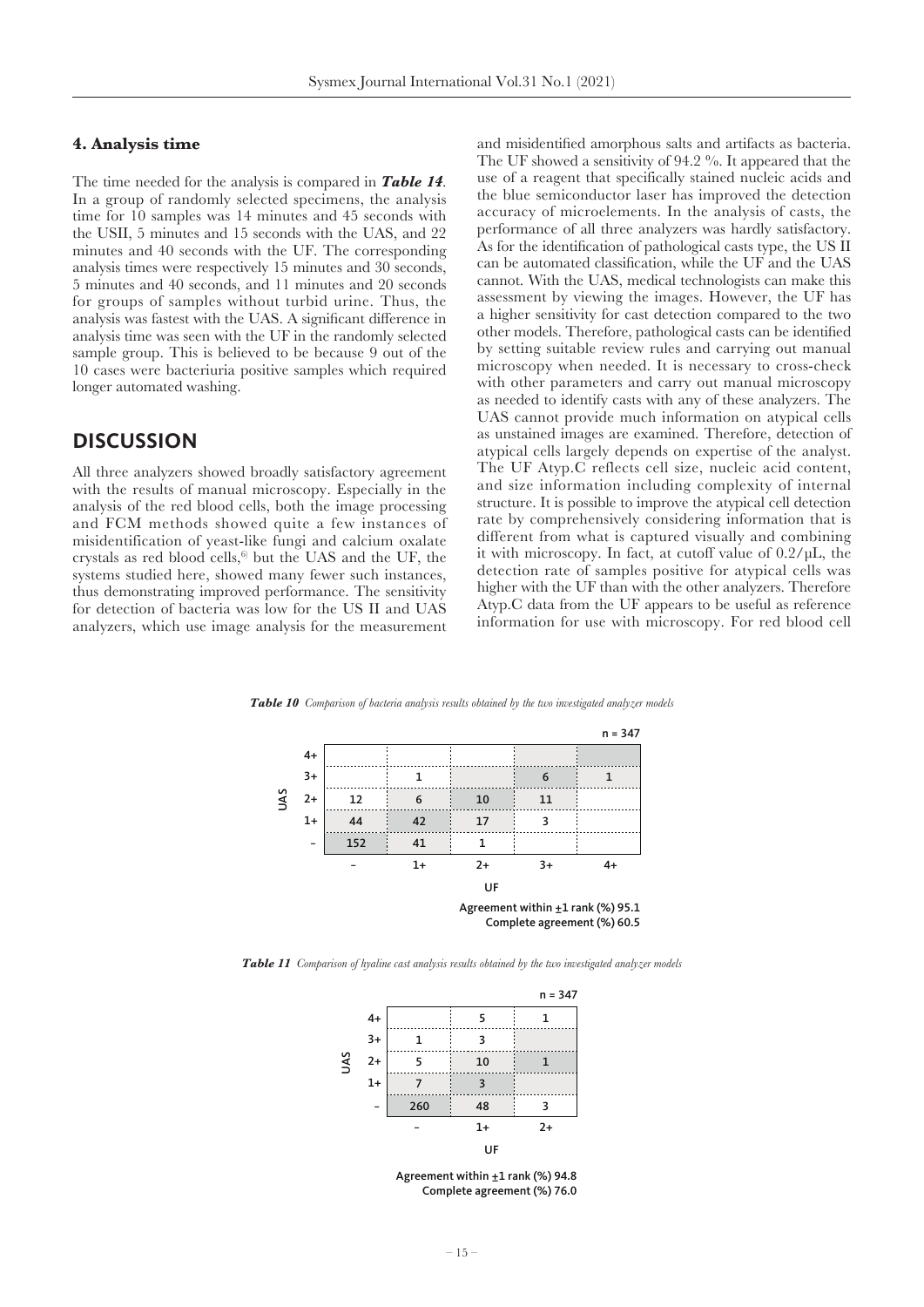|            |                |                            |                   | $n = 34$ |
|------------|----------------|----------------------------|-------------------|----------|
|            | Impossible     |                            |                   |          |
| <b>UAS</b> | Glomerular     |                            | 22                |          |
|            | Non Glomerular |                            |                   |          |
|            |                | Non Glomerular: Glomerular |                   | Comment  |
|            |                |                            | Manual microscopy |          |

With the UAS, the medical technologist makes an assessment from the images. Agreement 85.2 % 93.5 % (Those reported with comment were excluded.)

*Table 12 Correlation of red blood cell morphology analysis results of manual microscopy and the analyzers*

UF

With UF, the red blood cell information output by the analyzer was used. Agreement 88.2 % 96.8 % (Those reported with comment were excluded.)

Non Glomerular

Dys 6 1 Mixed 1 18 2

n = 34

Glomerular Comment

Manual microscopy

 $\begin{array}{|c|c|c|c|c|c|c|c|} \hline \text{ } & \text{6} \end{array}$ 

Note: Dys: Dysmorphic? (Dysmorphic: Estimated to be of glomerular origin) Mixed: Mixed? (Mixed type) Iso: Isomorphic? (Isomorphic: Estimated to be of non-glomerular origin)

*Table 13 Detection of atypical cells*

|                                   |       |            | $n = 9$ |
|-----------------------------------|-------|------------|---------|
|                                   | US II | <b>UAS</b> | UF      |
| Number of atypical cells detected |       |            |         |
| Detection (%)                     | 55.6  | 44.4       | 88.9    |

#### *Table 14 Analysis time*

#### Randomly selected groups

|                            | US II             | <b>UAS</b>       | IJF               |
|----------------------------|-------------------|------------------|-------------------|
| For analysis of 10 samples | 14 min and 45 sec | 5 min and 15 sec | 22 min and 40 sec |
| Time taken per sample      | 1 min and 26 sec  | $32$ sec         | 2 min and 16 sec  |

Groups without turbid samples

|                            | US II             | <b>UAS</b>       | UF                |
|----------------------------|-------------------|------------------|-------------------|
| For analysis of 10 samples | 15 min and 30 sec | 5 min and 40 sec | 11 min and 20 sec |
| Time taken per sample      | 1 min and 33 sec  | $34$ sec         | 1 min and 8 sec   |